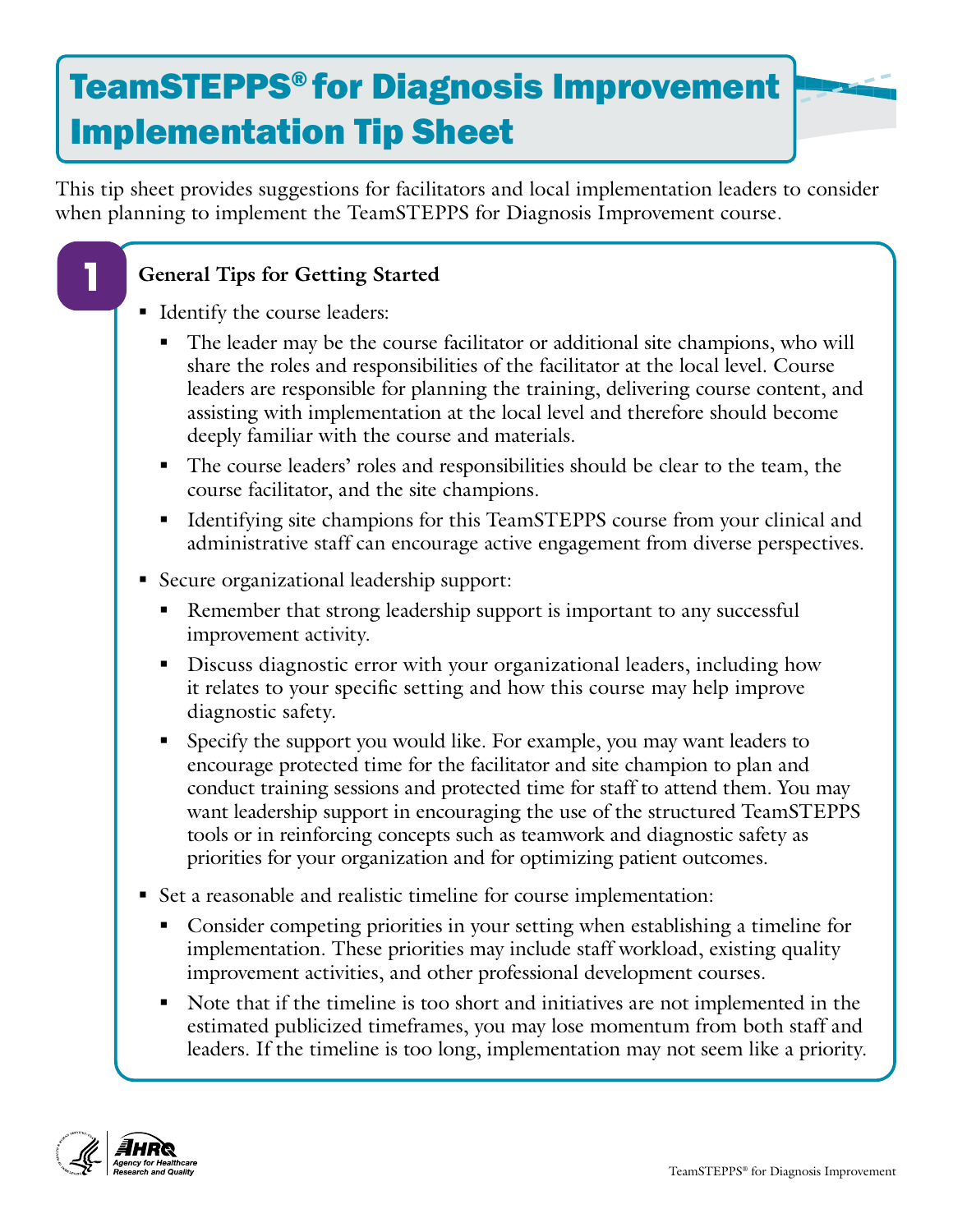## **Tips to Customize Your Implementation Plan**

- Determine training structure:
	- Consider rolling out each module across several meetings with your diagnostic team, rather than covering all the material during a single meeting.
	- Keep presentations short, sharing no more than 15 minutes of easy-tounderstand information at a time, and include focused time for group discussion.
	- Cover all modules over time, but every element of each module may not be applicable to your setting.
- **Explore different training approaches:** 
	- In-person/virtual: Consider including this training as part of an existing recurring meeting. Encourage followup questions at subsequent sessions or via email between sessions. Consider emailing pearls of wisdom from the previous training session and reminders of the time/date/topic for the next session.
	- Asynchronous (online): Consider creating audio/video recordings of the slides so participants can listen/review content at their own convenience and use online meetings for team discussion. Monitor whether team members are reviewing materials as expected and ask for suggestions on how to improve the process.
	- Combination: You may opt for some content to be presented in person and other content to be reviewed independently.
- Print materials (optional):
	- Consider printing module slides using the "handout" function in PowerPoint so participants have space to write notes during presentations and discussion.
	- Reinforce training concepts by creating visual cues for the team. Print and post the Ask, Listen, and Act icons, the TeamSTEPPS triangle, or other tools you are currently implementing. Staff meeting rooms, lunchrooms, and restrooms may be ideal locations for posting visual cues.
- Use and adapt cases:
	- Use local examples and case studies as teaching tools to reflect on your team's local experience. This adaptation, as well as storyboards, simulation examples, and team prizes, may also help spark discussion among team members about their own work related to diagnostic teams.
	- Invite participants to share examples of effective teamwork that improved diagnostic processes and examples where diagnosis was hampered by poor teamwork or communication. Examples can come from their own experiences or from reliable sources (healthcare literature, validated websites, professional organizations, etc.) Facilitators can often break the ice on this approach by sharing a story to start the conversation.